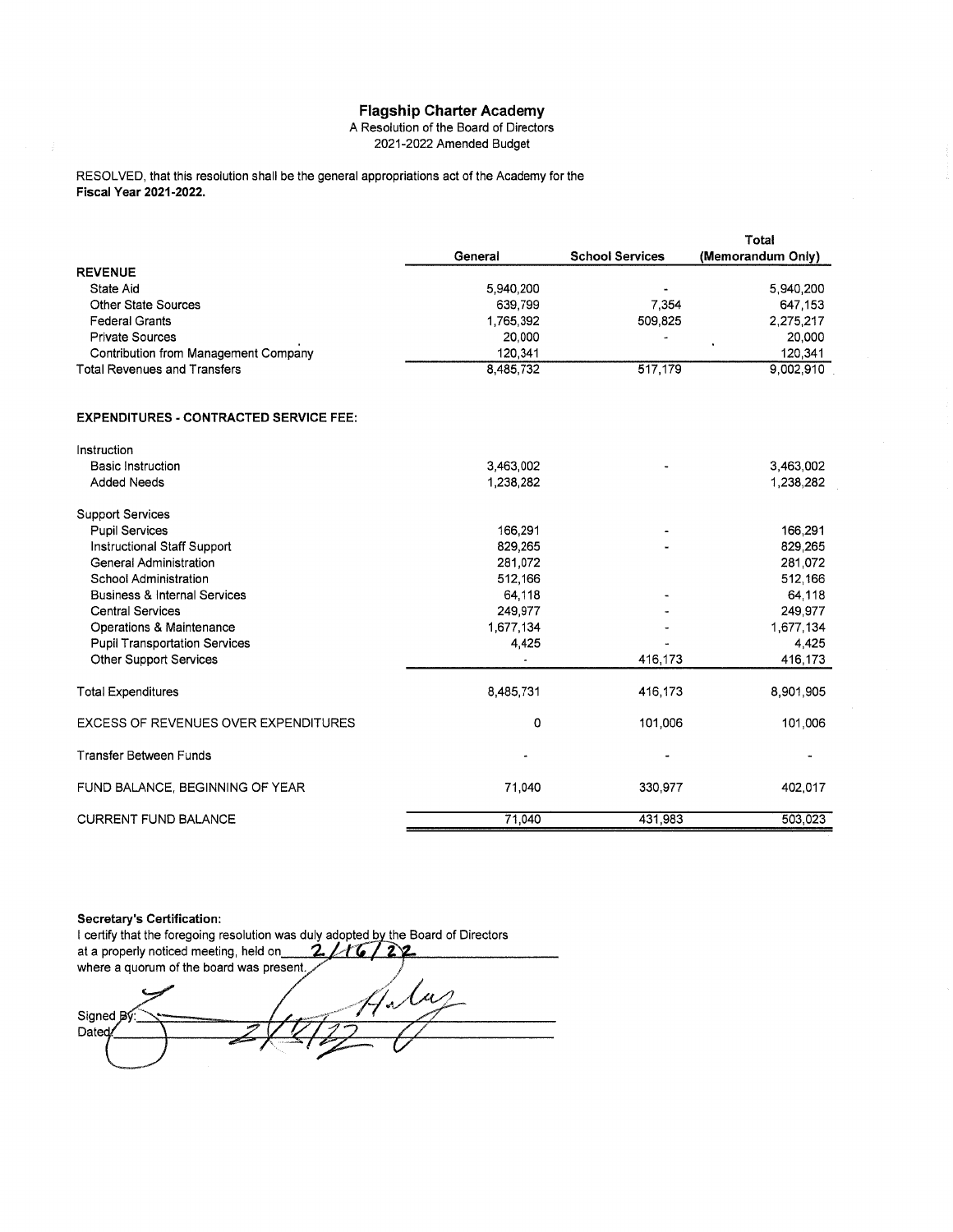## **Flagship Charter Academy**

2021-2022 Amended Budget Detail

|                                                  | 2021-2022         |
|--------------------------------------------------|-------------------|
|                                                  | <b>Amended</b>    |
| <b>General Fund</b>                              |                   |
| <b>REVENUE</b>                                   |                   |
| State Aid                                        | 5,940,200         |
| <b>Revenue from State Sources</b>                | 639,799           |
| Restricted-Federal 'Pass thru' Grants - Title I  | 527,620           |
| Restricted-Federal 'Pass thru' Grants - Title II | 92,490            |
| Restricted-Federal 'Pass thru' Grants - Title IV | 53,680            |
| Restricted-Federal 'Pass thru' Grants - IDEA     | 116,810           |
| Restricted-Federal 'Pass thru' Grants - CRF      | 2,195             |
| Restricted-Federal 'Pass thru' Grants - GEER     | 52,415            |
| Restricted-Federal 'Pass thru' Grants - ESSER    | 920,182           |
| <b>Revenue from Private Sources</b>              | 20,000            |
| <b>Contribution from Management Company</b>      | 120,341           |
| <b>Total Revenue &amp; Other Transactions</b>    | 8,485,732         |
|                                                  |                   |
| <b>EXPENDITURES</b>                              |                   |
| <b>Basic Instruction</b>                         |                   |
| Salaries, Taxes, & Benefits                      | 2,748,678         |
| Local Meetings                                   | 7,010             |
| Printing and Binding                             | 27,550            |
| <b>Teaching Supplies</b>                         | 445,429           |
| Textbooks                                        | 44,311            |
| Software & Equipment                             | 1,275             |
| <b>Equipment Lease</b>                           | 42,750            |
| Dues/Memberships                                 | 4,080             |
| Field trips                                      | 9,200             |
| <b>Contracted Services</b>                       | 93,559            |
| <b>Employment Expenses</b>                       | 1,560             |
| Finger Printing & Background Checks              | 2,600             |
| <b>Board Funds</b>                               | 35,000            |
| <b>Total - Basic Instruction</b>                 | 3,463,002         |
|                                                  |                   |
| <b>Added Needs</b>                               |                   |
| <b>Compensatory Education</b>                    |                   |
| Salaries, Taxes, & Benefits                      | 714,418           |
| <b>Teaching Supplies</b>                         | 268,583           |
| <b>Subtotal - Compensatory Education</b>         | 983,001           |
| <b>Special Education</b>                         |                   |
| Salaries, Taxes, & Benefits                      | 231,100           |
| Local Meetings                                   | 375               |
| <b>Workshops and Conferences</b>                 | 1,116             |
| <b>Teaching Supplies</b>                         | 2,380             |
| Software & Equipment                             | 770               |
| <b>Indirect Costs</b>                            |                   |
| <b>Subtotal - Special Education</b>              | 19,540<br>255,281 |
|                                                  |                   |
| <b>Total - Added Needs</b>                       | 1,238,282         |

**Pupil Services**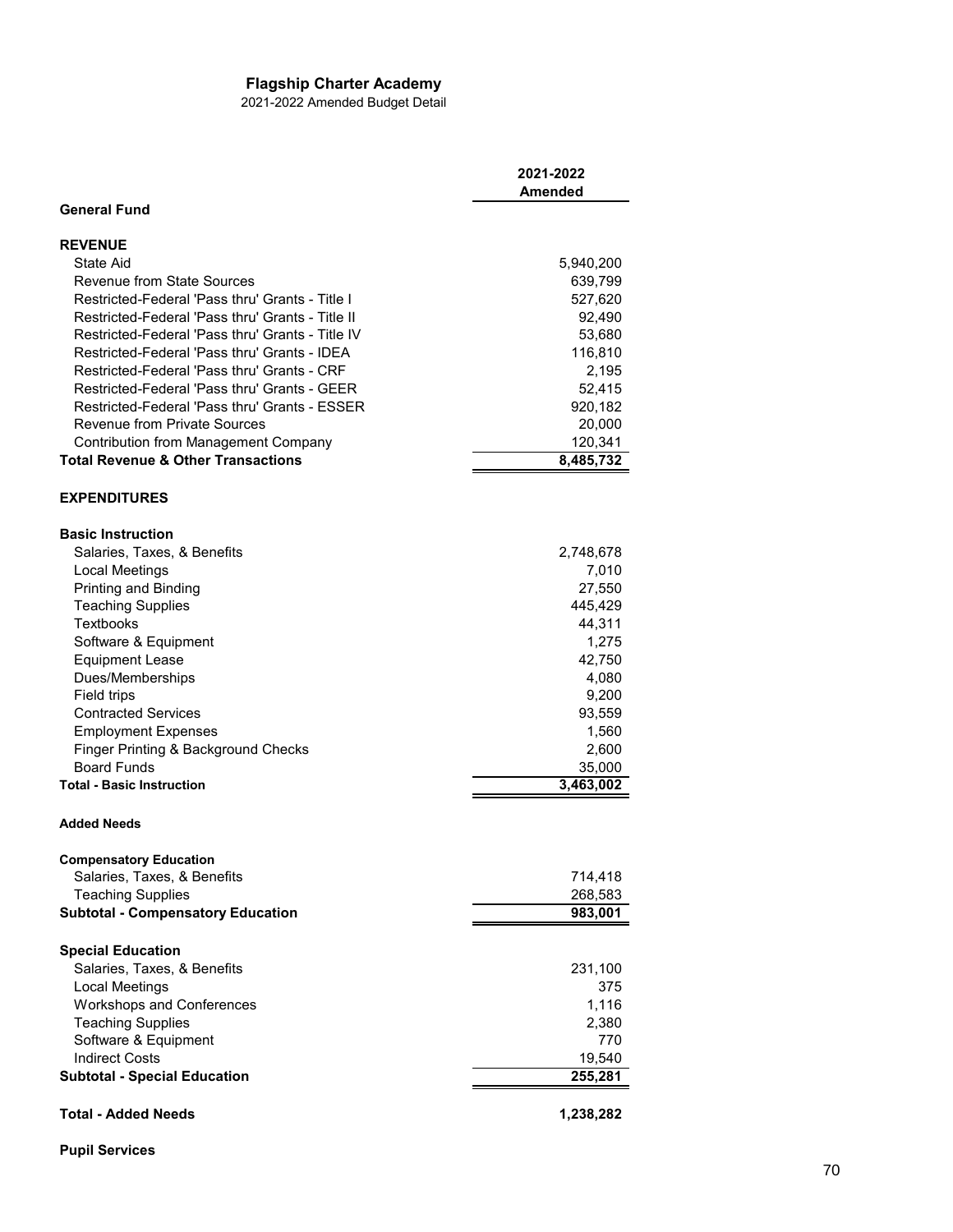| <b>Occupational Therapist Services</b>                        | 14,053       |
|---------------------------------------------------------------|--------------|
| <b>Psychological Services</b>                                 | 34,121       |
| Speech Pathology                                              | 79,989       |
| <b>Social Work Services</b>                                   | 38,128       |
| <b>Total - Pupil Services</b>                                 | 166,291      |
|                                                               |              |
| <b>Instructional Staff Support</b>                            |              |
| Salaries, Taxes, & Benefits                                   | 454,155      |
| <b>Workshops and Conferences</b>                              | 6,265        |
| Improvement of Instruction                                    | 108,629      |
| <b>Professional Development</b>                               | 144,480      |
| Library Books<br>Library                                      | 4,000<br>450 |
| Technology                                                    | 60,662       |
| <b>Special Education</b>                                      | 31,109       |
| Recess Aides                                                  | 19,515       |
| <b>Total - Instructional Staff Support</b>                    | 829,265      |
|                                                               |              |
| <b>General Administration</b>                                 |              |
| <b>Board of Education</b>                                     |              |
| Board of Education Administration                             | 34,029       |
| Legal Fees                                                    | 7,250        |
| Audit                                                         | 11,000       |
| Travel & Expense Staff                                        | 500          |
| Insurance                                                     | 12,500       |
| <b>Subtotal - Board of Education</b>                          | 65,279       |
|                                                               |              |
| <b>Executive Administration</b>                               |              |
| <b>Executive Administration</b>                               | 41,567       |
| Oversight Fee                                                 | 174,226      |
| <b>Subtotal - Executive Administration</b>                    | 215,793      |
| Total - General Administration                                | 281,072      |
| <b>School Administration</b>                                  |              |
|                                                               |              |
| <b>Office of the Principal</b><br>Salaries, Taxes, & Benefits | 249,867      |
| Local Meetings                                                | 7,525        |
| Workshops and Conferences                                     | 5,198        |
| Mailing                                                       | 5,220        |
| Printing & Binding                                            | 1,950        |
| <b>Office Supplies</b>                                        | 5,800        |
| Dues/Memberships                                              | 3,500        |
| Advertising                                                   | 73,550       |
| <b>Contracted Services</b>                                    | 1,760        |
| <b>Bank Charges</b>                                           | 640          |
| <b>Indirect Costs</b>                                         | 31,951       |
| Subtotal - Office of the Principal                            | 386,961      |
| <b>Other School Administration</b>                            |              |
| Admissions & Other Administrative Support                     | 100,880      |
| Salaries, Taxes, & Benefits                                   | 20,955       |
| <b>Local Meetings</b>                                         | 500          |
| <b>Workshops and Conferences</b>                              | 370          |
| Printing & Binding                                            | 2,500        |
|                                                               |              |
| <b>Subtotal - Other School Administration</b>                 |              |
|                                                               | 125,205      |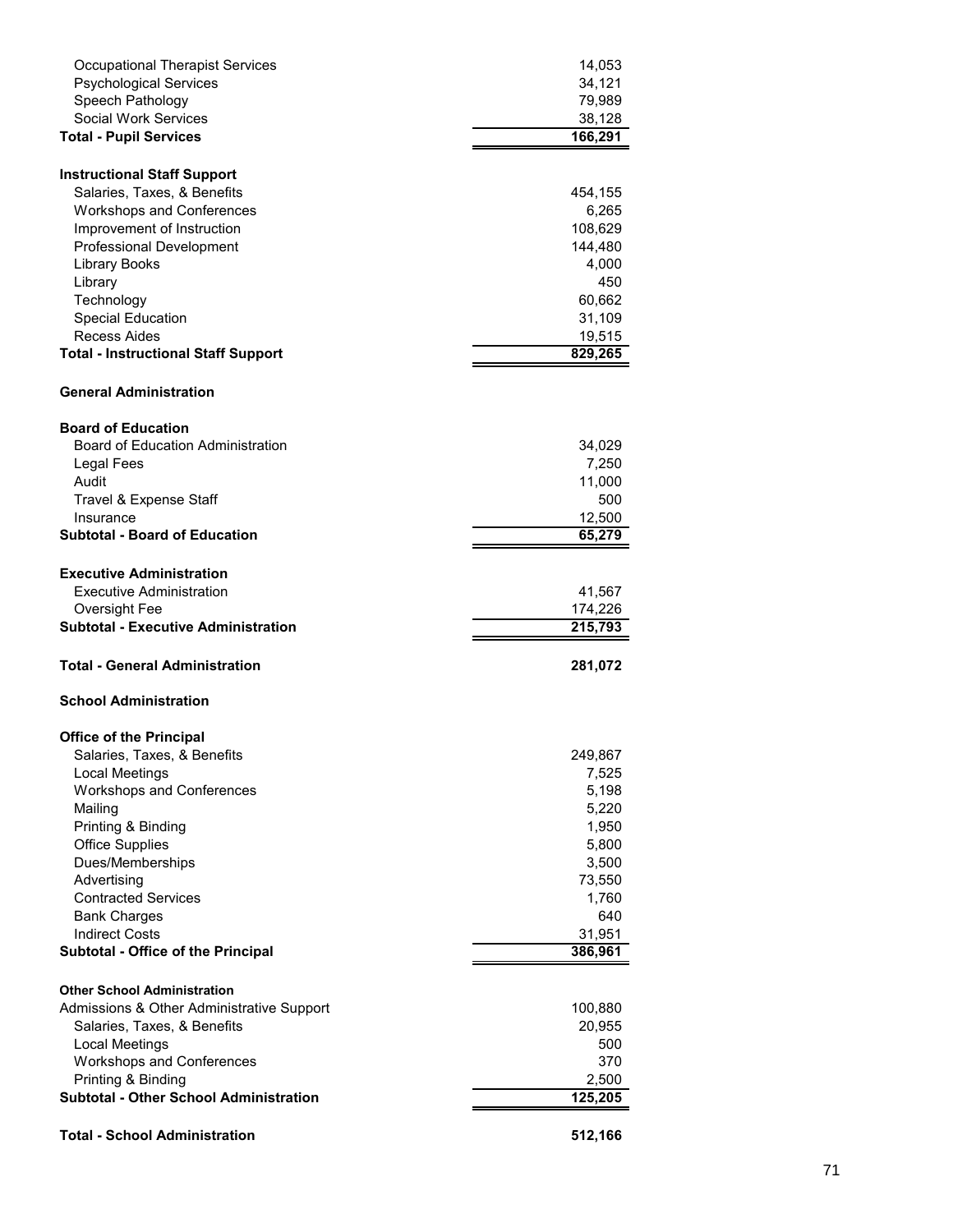| <b>Business &amp; Internal Services</b>                |                        |
|--------------------------------------------------------|------------------------|
| <b>Fiscal Services</b>                                 | 61,749                 |
| Internal Distribution Services                         | 2,369                  |
| <b>Total - Business &amp; Internal Services</b>        | 64,118                 |
|                                                        |                        |
| <b>Central Services</b>                                |                        |
| <b>Information Services</b>                            | 24,587                 |
| <b>Staff/Personnel Services</b>                        | 107,895                |
| <b>Data Processing Services</b>                        | 83,208                 |
| <b>Other Central Services</b>                          | 34,287                 |
| <b>Total - Central Services</b>                        | 249,977                |
|                                                        |                        |
| <b>Operations &amp; Maintenance</b>                    |                        |
| <b>Internal Building Services</b>                      | 20,742                 |
| Telephone                                              | 2,715                  |
| Heat                                                   | 15,775                 |
| Electric                                               | 50,050                 |
| Sewer                                                  | 30,275                 |
| Waste & Trash Disposal                                 | 6,400                  |
| <b>Building Maintenance &amp; Repair</b>               | 242,399                |
| Equipment Maintenance & Repair                         | 5,820                  |
| Lease of Building                                      | 1,090,400              |
| Lease of Equipment                                     | 6,180                  |
| <b>Supplies</b>                                        | 6,934                  |
| <b>Equipment Purchases</b>                             | 92,818                 |
| Liability Insurance                                    | 1,600                  |
| <b>Property Taxes</b>                                  | 37,500                 |
| Property Insurance                                     | 15,100                 |
| Safety & Security                                      | 52,426                 |
| <b>Total - Operations &amp; Maintenance</b>            | $\overline{1,}677,134$ |
|                                                        |                        |
| <b>Pupil Transportation Services</b>                   |                        |
| <b>Contracted Transportation</b>                       | 4,425                  |
| <b>Total - Pupil Transportation Services</b>           | 4,425                  |
| <b>Other Support Services</b>                          |                        |
|                                                        |                        |
| <b>Pupil Activities</b><br>Salaries, Taxes, & Benefits |                        |
| <b>Contracted Services</b>                             |                        |
|                                                        |                        |
| Supplies                                               |                        |
| <b>Total - Pupil Activities</b>                        |                        |
| Outgoing Transfer to School Service Fund               |                        |
|                                                        |                        |
| Total Expenditures & Other Transactions                | 8,485,731              |
|                                                        |                        |
| <b>Revenues and Other Financing Sources Over</b>       |                        |
| (Under) Expenditures and Other Uses                    | 0                      |
| Beginning Fund Balance (7/1)                           | 71,040                 |
| <b>Ending Fund Balance</b>                             | 71,040                 |
|                                                        |                        |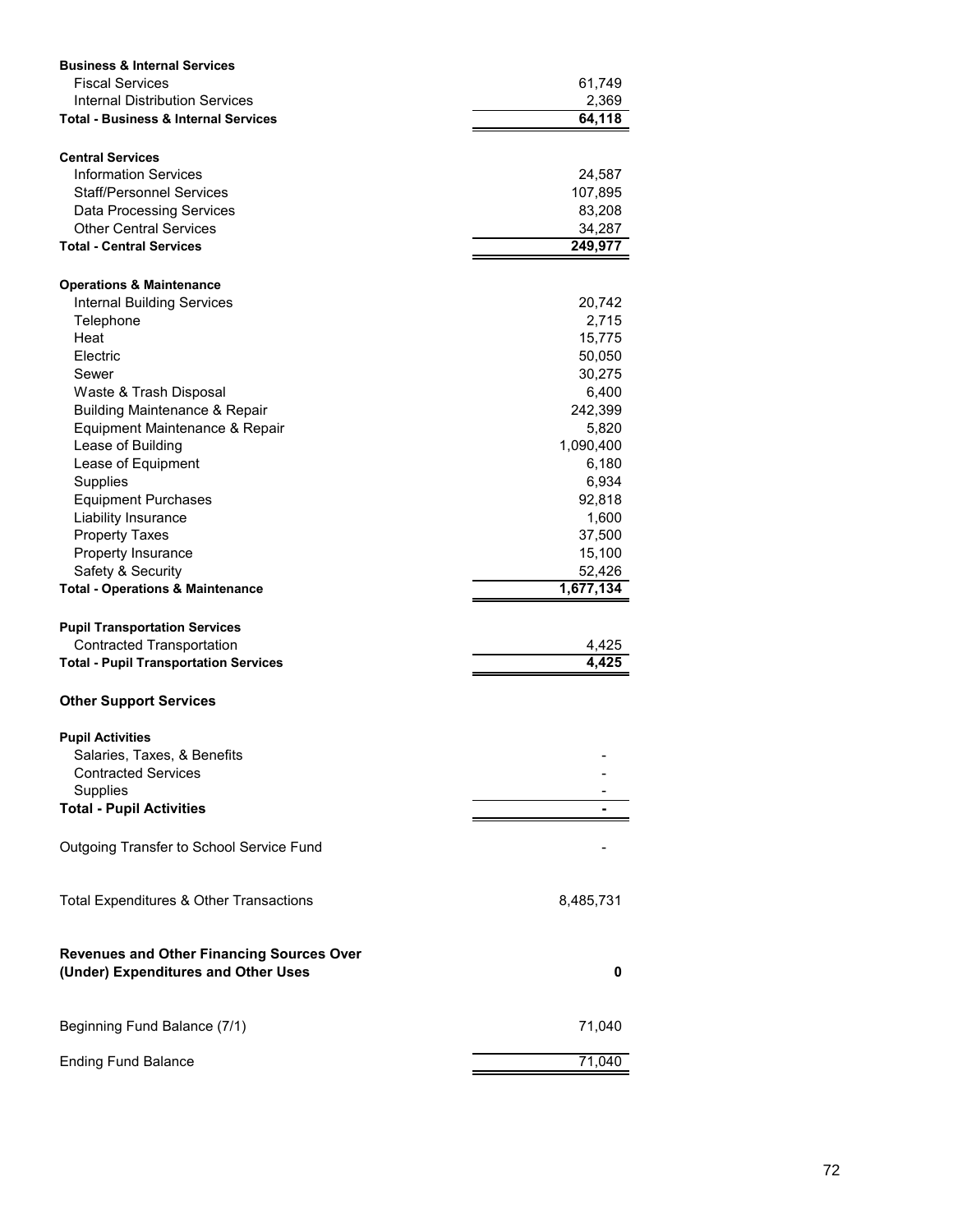| <b>School Service Fund</b>                                                                                           |                  |
|----------------------------------------------------------------------------------------------------------------------|------------------|
| Department of Agriculture                                                                                            | 387,882          |
| Department of Agriculture - Breakfast                                                                                | 93,300           |
| Department of Agriculture - Fruit/Veg                                                                                |                  |
| Commodities                                                                                                          | 28,642           |
| <b>Other USDA Grants</b>                                                                                             |                  |
| <b>Total Food Service Revenue</b>                                                                                    | 517,179          |
| Transfer In from General Fund                                                                                        |                  |
|                                                                                                                      |                  |
| <b>Total Revenue and Incoming Transfers</b>                                                                          | 517,179          |
| <b>EXPENDITURES</b><br><b>Food Services</b><br>Supplies, Materials including Commodities expense<br>Salaries & Wages | 406,184<br>9,989 |
| <b>Total Food Service Expenditures</b>                                                                               | 416,173          |
| <b>Revenues and Other Financing Sources Over</b>                                                                     |                  |
| (Under) Expenditures and Other Uses                                                                                  | 101,006          |
| Beginning Fund Balance (7/1)                                                                                         | 330,977          |
| <b>Ending Food Service Fund Balance</b>                                                                              | 431,983          |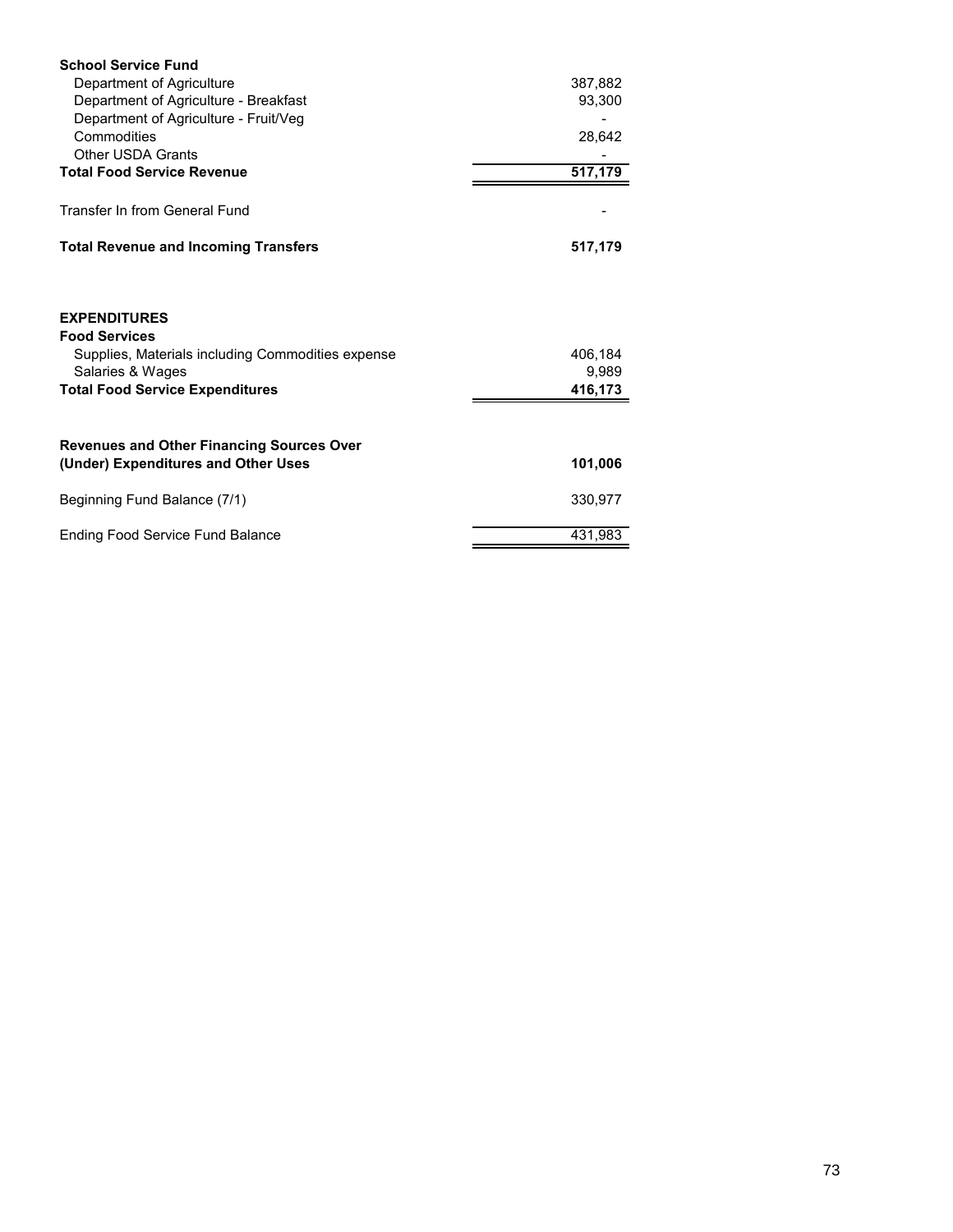### **Flagship Charter Academy**

2021-22 Initial Budget Comparison to 2021-22 Amended Budget

|                                               | 2021-22<br><b>Initial Budget</b><br>Proposal | 2021-22<br><b>Amended Budget</b><br>Proposal | Change     |
|-----------------------------------------------|----------------------------------------------|----------------------------------------------|------------|
| <b>REVENUE</b>                                |                                              |                                              |            |
| <b>State Aid</b>                              | 5,848,904                                    | 5,940,200                                    | 91,296     |
| <b>Other State Sources</b>                    | 677,142                                      | 647,153                                      | (29,989)   |
| <b>Local Sources</b>                          |                                              |                                              |            |
| <b>Federal Grants</b>                         | 2,988,066                                    | 2,275,217                                    | (712, 849) |
| <b>Private Sources</b>                        | 20,000                                       | 20,000                                       |            |
| <b>Contribution from Management Company</b>   | 41,888                                       | 120,341                                      | 78,453     |
| <b>Total Revenues and Transfers</b>           | 9,576,000                                    | 9,002,910                                    | (573,090)  |
| <b>EXPENDITURES - CONTRACTED SERVICE FEE:</b> |                                              |                                              |            |
| Instruction                                   |                                              |                                              |            |
| <b>Basic Instruction</b>                      | 3,646,158                                    | 3,463,002                                    | (183, 156) |
| <b>Added Needs</b>                            | 1,268,629                                    | 1,238,282                                    | (30, 347)  |
| <b>Support Services</b>                       |                                              |                                              |            |
| <b>Pupil Services</b>                         | 219,414                                      | 166,291                                      | (53, 123)  |
| Instructional Staff Support                   | 757,379                                      | 829,265                                      | 71,885     |
| <b>General Administration</b>                 | 274,049                                      | 281,072                                      | 7,023      |
| School Administration                         | 479,751                                      | 512,166                                      | 32,415     |
| <b>Business &amp; Internal Services</b>       | 68,517                                       | 64,118                                       | (4,399)    |
| <b>Central Services</b>                       | 241,755                                      | 249,977                                      | 8,222      |
| Operations & Maintenance                      | 2,093,011                                    | 1,677,134                                    | (415, 877) |
| <b>Pupil Transportation Services</b>          | 4,425                                        | 4,425                                        |            |
| <b>Other Support Services</b>                 | 465,249                                      | 416,173                                      | (49,076)   |
| <b>Total Expenditures</b>                     | 9,518,337                                    | 8,901,905                                    | (616, 433) |
| <b>EXCESS OF REVENUES OVER EXPENDITURES</b>   | 57,663                                       | 101,006                                      | 43,343     |
| <b>Transfer Between Funds</b>                 |                                              |                                              |            |
| FUND BALANCE, BEGINNING OF YEAR               | 353,752                                      | 402,017                                      | 48,265     |
| <b>CURRENT FUND BALANCE</b>                   | 411,415                                      | 503,023                                      | 91,608     |